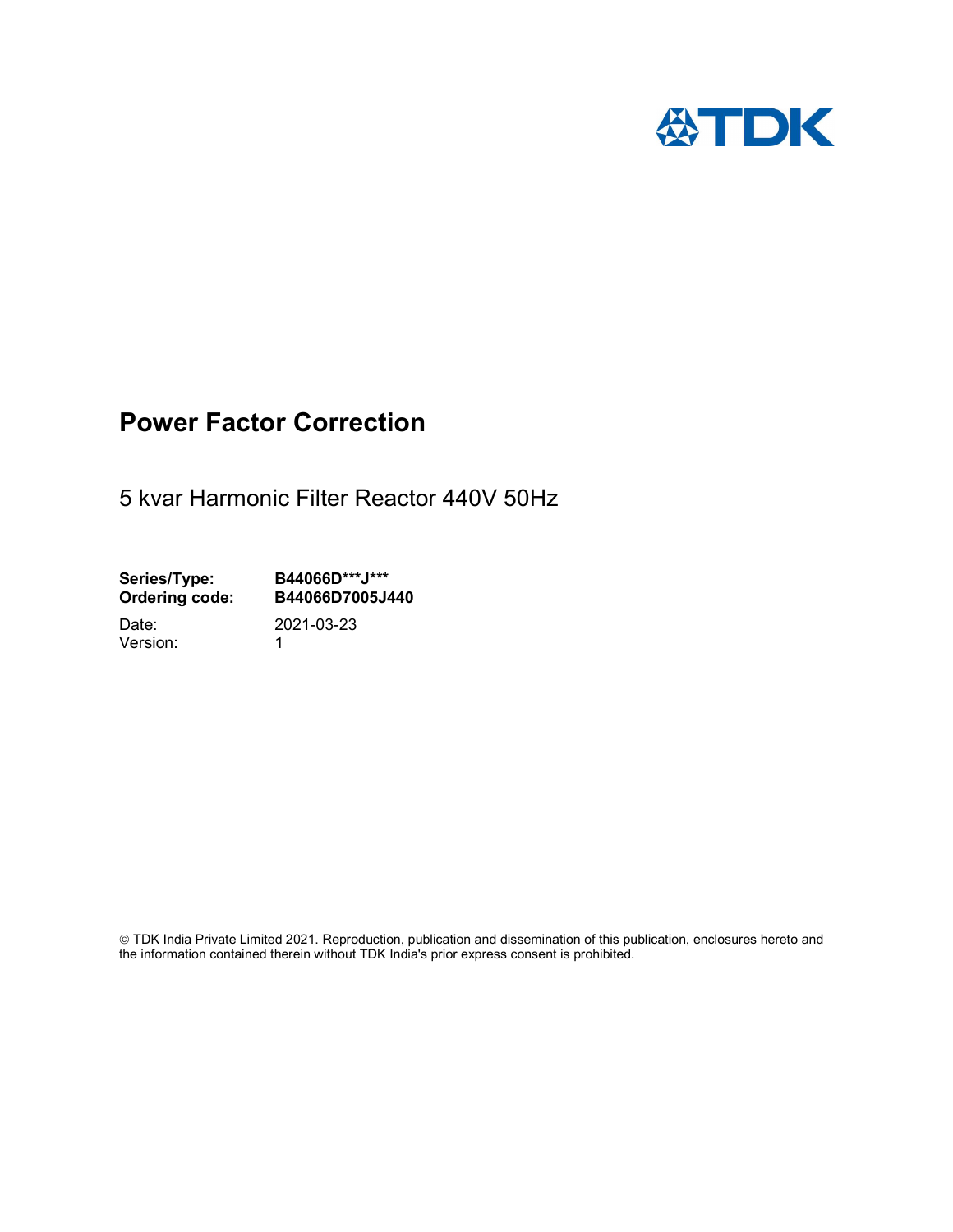# TDK

### Power Factor Correction and Content of Content of Content of Content of Content of Content of Content of Content of Content of Content of Content of Content of Content of Content of Content of Content of Content of Content

#### 5 kvar Harmonic Filter Reactor 440V 50Hz B44066D\*\*\*J\*\*\*

#### **Characteristics**

- $\blacksquare$  Highest linearity
- Temperature control via micro switch in inner coil
- $\blacksquare$  Highest life time by high quality materials
- **Low losses**
- $\blacksquare$  High overloading capability
- Safety device, temperature micro switch
- Copper winding
- **Low noise**



| <b>Technical data</b>                           |                |             |  |
|-------------------------------------------------|----------------|-------------|--|
| De-tuning factor p                              | $\overline{7}$ | %           |  |
| Effective filter output $Q_C$                   | 5              | kvar        |  |
| Rated voltage $V_R$ <sup>1)</sup>               | 440            | V           |  |
| Rated frequency f                               | 50             | Hz          |  |
| Ambient temperature / Insulation class          | 40 / H         | $^{\circ}C$ |  |
| Capacitance C delta (tot.)                      | 76.45          | μF          |  |
| Inductivity L                                   | $3 \cdot 9.27$ | mH          |  |
| Fundamental current 11 <sup>3)</sup>            | 6.91           | A           |  |
| Linear up to $4$ )                              | 11.35          | A           |  |
| Effective current $IRMS$ <sup>2)</sup>          | 7.45           | Α           |  |
| Rated harmonic voltages (3rd/5th/7th/11th/13th) | 0.5/6/5/3.5/3  | %           |  |
| Temperature protection (NC)                     | yes            |             |  |
| Total losses $P_D$                              | 45             | W           |  |
| Total weight                                    | $6\phantom{1}$ | kg          |  |

<sup>1)</sup> Voltage rise up to 106% of rated voltage is considered in current  $I_{\text{eff}}$ .

<sup>2)</sup>  $I_{eff} = \sqrt{(I_1^2 + I_3^2 + ... I_x^2)}$ 

<sup>3)</sup>  $11 = 1.06$   $\cdot$   $I_R$  ( $I_R$  = Capacitor current 50Hz)

<sup>4)</sup> Linear current =  $1.73$   $\cdot$  I<sub>R</sub> (I<sub>R</sub> = Capacitor current 50Hz)

#### **Connection**

| Line                | l 1U1-1V1-1W1       |
|---------------------|---------------------|
| Capacitors          | l 1U2-1V2-1W2       |
| Temperature control | <u> 4 ຕ</u><br>ے- ا |

#### Reference standard IEC60076-6

CAP FILM ES PFC PM 2021-03-23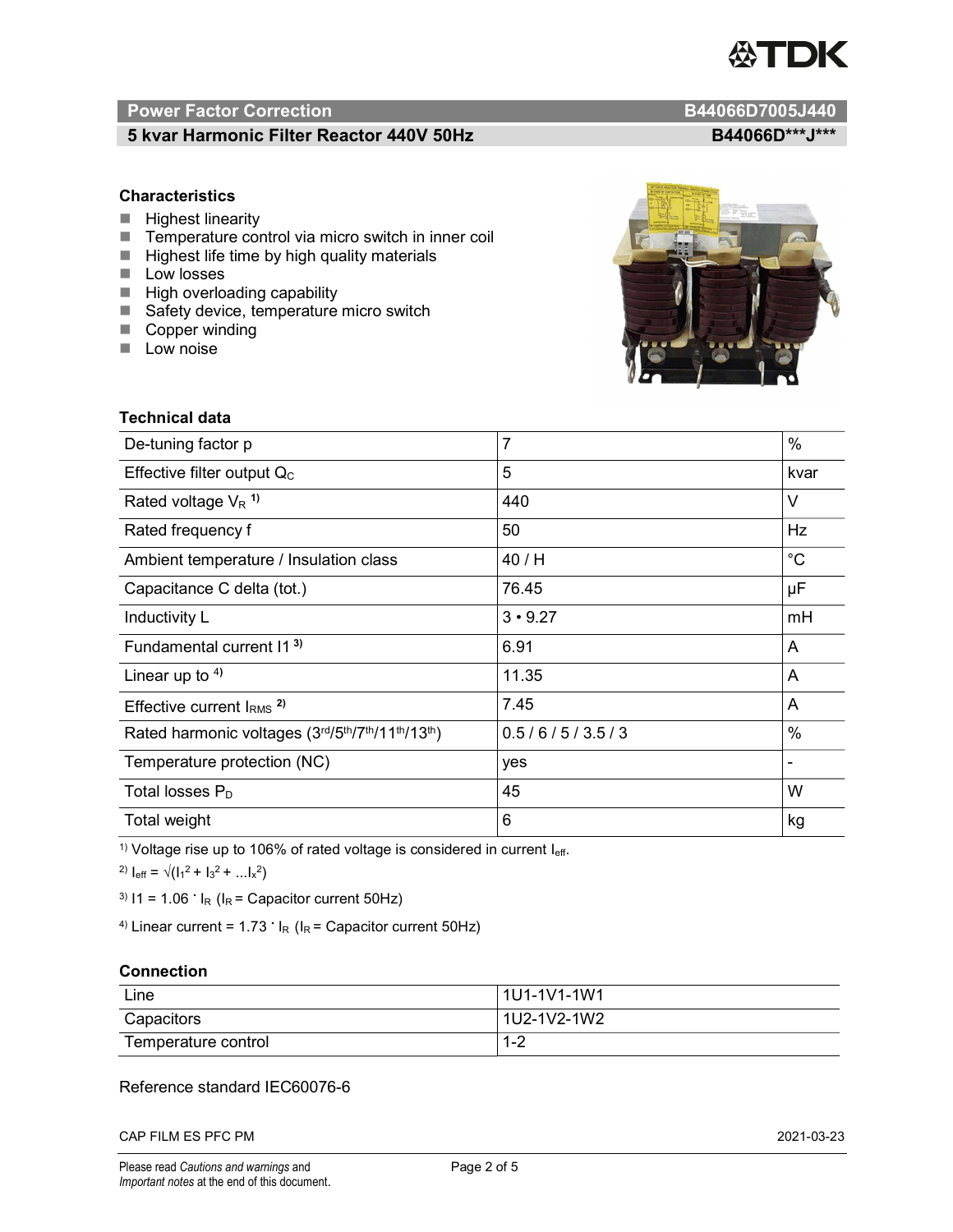

#### Power Factor Correction and B44066D7005J440

#### 5 kvar Harmonic Filter Reactor 440V 50Hz BA4066D\*\*\*J\*\*\* B44066D\*\*\*J\*\*\*

#### Dimensional drawings



#### **Dimensions**

| L/mm  | 175          | b/mm  | 78   |
|-------|--------------|-------|------|
| H/mm  | 100          | e/mm  | 62±5 |
| W/mm  | $158 \pm 5$  | d1/mm | 10.8 |
| 11/mm | 150          | d2/mm | 15.5 |
| 12/mm | 150          | A     | 125  |
| n1/mm | 100          | B     | 58   |
| n2/mm | $61.5 \pm 3$ | Ø     | 6.5  |

#### Cautions and warnings

- Do not install the reactor in case of any visible damages.
- $\blacksquare$  Installation must be done by skilled personnel only.
- Do not use or store harmonic filter reactors in corrosive atmosphere, especially where chloride gas, sulphide gas, acid, alkali, salt or similar substances are present.
- $\Box$  Do not touch the device during operation: all electrically active parts of this equipment such as windings, electronic components, leads, fuses and terminals carry a dangerous voltage which can lead to burns or electric shock.
- Covers which protect these electrically active parts from being touched must not be opened or removed during operation.
- Before any assembly or maintenance work is started, all installations and equipment must be disconnected from the power source.
- Noncompliance with these instructions may lead to death, serious injury or major damage to equipment.

#### FAILURE TO FOLLOW CAUTIONS MAY RESULT, WORST CASE, IN PREMATURE FAILURES OR PHYSICAL INJURY.

#### CAP FILM ES PFC PM 2021-03-23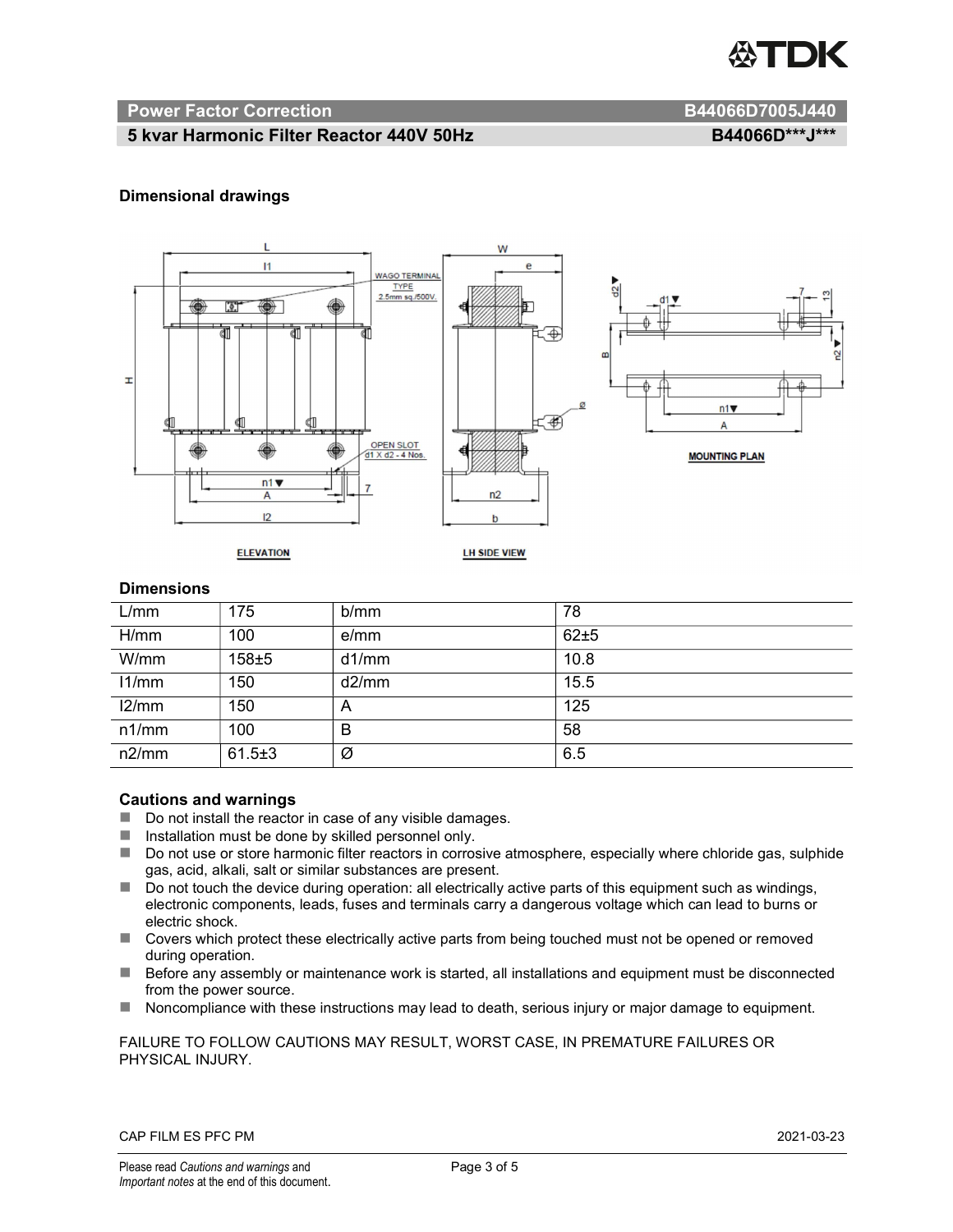

#### Power Factor Correction **B44066D7005J440**

#### 5 kvar Harmonic Filter Reactor 440V 50Hz BA4066D\*\*\*J\*\*\*

The following applies to all products named in this publication:

- 1. Some parts of this publication contain statements about the suitability of our products for certain areas of application. These statements are based on our knowledge of typical requirements that are often placed on our products in the areas of application concerned. We nevertheless expressly point out that such statements cannot be regarded as binding statements about the suitability of our products for a particular customer application. As a rule we are either unfamiliar with individual customer applications or less familiar with them than the customers themselves. For these reasons, it is always ultimately incumbent on the customer to check and decide whether a product with the properties described in the product specification is suitable for use in a particular customer application.
- 2. We also point out that in individual cases, a malfunction of electronic components or failure before the end of their usual service life cannot be completely ruled out in the current state of the art, even if they are operated as specified. In customer applications requiring a very high level of operational safety and especially in customer applications in which the malfunction or failure of an electronic component could endanger human life or health (e.g. in accident prevention or life-saving systems), it must therefore be ensured by means of suitable design of the customer application or other action taken by the customer (e.g. installation of protective circuitry or redundancy) that no injury or damage is sustained by third parties in the event of malfunction or failure of an electronic component.
- 3. The warnings, cautions and product-specific notes must be observed.
- 4. In order to satisfy certain technical requirements, some of the products described in this publication may contain substances subject to restrictions in certain jurisdictions (e.g. because they are classed as hazardous). Useful information on this will be found in our Material Data Sheets on the Internet (www.tdk-electronics.tdk.com/material). Should you have any more detailed questions, please contact our sales offices.
- 5. We constantly strive to improve our products. Consequently, the products described in this publication may change from time to time. The same is true of the corresponding product specifications. Please check therefore to what extent product descriptions and specifications contained in this publication are still applicable before or when you place an order.

We also reserve the right to discontinue production and delivery of products. Consequently, we cannot guarantee that all products named in this publication will always be available. The aforementioned does not apply in the case of individual agreements deviating from the foregoing for customer-specific products.

- 6. Unless otherwise agreed in individual contracts, all orders are subject to our General Terms and Conditions of Supply.
- 7. Our manufacturing sites serving the automotive business apply the IATF 16949 standard. The IATF certifications confirm our compliance with requirements regarding the quality management system in the automotive industry. Referring to customer requirements and customer specific requirements ("CSR") TDK always has and will continue to have the policy of respecting individual agreements. Even if IATF 16949 may appear to support the acceptance of unilateral requirements, we hereby like to emphasize that only requirements mutually agreed upon can and will be implemented in our Quality Management System. For clarification purposes we like to point out that obligations from IATF 16949 shall only become legally binding if individually agreed upon.